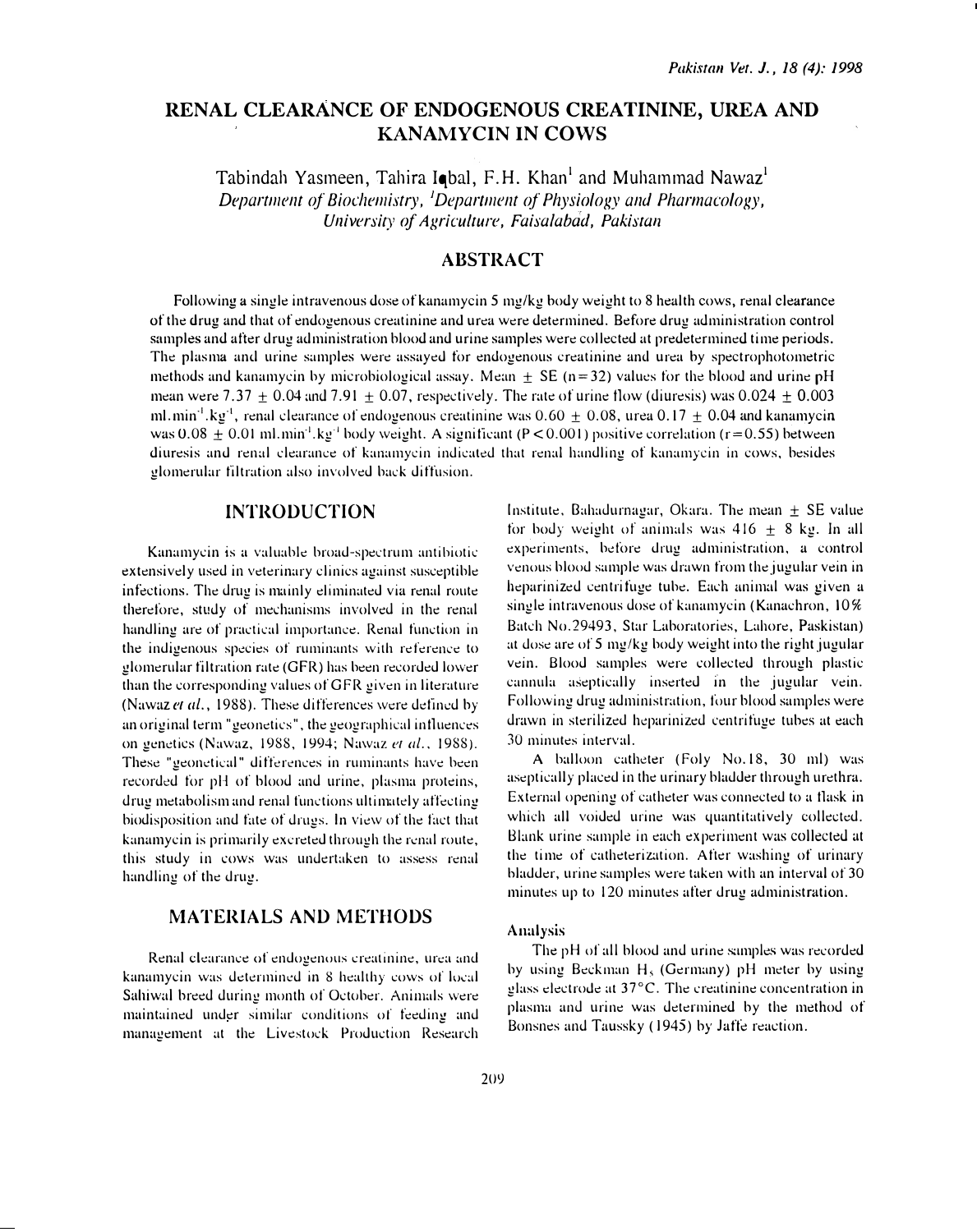The concentration of urea in plasma and urine was determined spectrophotometrically (Anonymous, 1982) using diacetylmonoxine method. Kanamycin concentration in plasma and urine was determined by microbiological assay according to the method of Arret et al. (1971) by using *Bacillus subtilis* as test organism.

#### **Calculations**

The concentration of kanamycin in plasma and urine sample, rate of urine flow in a time period of diuresis and renal clearance was determined as:

Concentration of Kanamycin  $=$  Size of zone x Standard factor

Urine volume in a collection time period (ml) (ml.min<sup>-1</sup> $kg^{-1}$ ) Time (min) x Body weight (kg) Renal clearance (ml.min<sup>-1</sup> $kg^{-1}$ ) = Uc x D/Pc Uc Concentration of substance in urine  $=$ D  $=$ **Diuresis**  $P_{C}$ Concentration of a substance in plasma  $=$ 

The statistical calculations were done according to the standard method and results have been presented as mean + SE. Correlations between renal clearance and plasma concentration of urea and kanamycin and pH of urine and diuresis were determined by regression/correlation analysis by using Microsoft Excel 97 software.

#### **RESULTS AND DISCUSSION**

The results showing mean  $\pm$  SE of four experimental periods for pH of blood and urine, diuresis, plasma and urine concentration of cretainine,

urea and kanamycin and renal clearance of creatinine, urea and kanamycin have been presented in Table 1.

In this study cows showed mean  $\pm$  SE value for blood pH  $7.37 + 0.04$ . These values are lower than the previously reported values of blood pH 7.69 and 8.06 in cows during summer and winter seasons, respectively (Akhtar, 1987) and  $7.67 + 0.02$  (labal, 1994). The blood pH in indigenous species of ruminants was reported between 7.30 to 8.40 (Nawaz and Shah, 1984; Nawaz, 1994). Like blood, urine pH 7.91  $\pm$  0.07 in the present study showed larger variations when compared with 8.45 and 8.47 during summer and winter seasons, respectively (Akhtar, 1987) and  $8.58 \pm 0.04$  (lybal, 1994).

Earlier studies on renal clearance of exogenous inulin and endogenous creatinine in indigenous buffaloes, cows, goats and sheep (Nawaz, 1994) indicated that the renal clearance of endogenous creatinine was a satisfactory and convenient measure of FGR in these species. Therefore, renal clearance of endogenous creatinine was used as an index of glomerular filtration rate (GFR) in cows. The average  $\pm$ SE value for renal clearance of endogenous creatinine or GFR was  $0.60 \pm 0.08$  ml.min<sup>-1</sup>kg<sup>-1</sup> comparable to 0.57  $\pm$  0.03 ml.min<sup>-1</sup>kg<sup>-1</sup> in cow (lqbal, 1994) and 0.54 ml.min<sup>-1</sup>kg<sup>-1</sup> during summer (Akhtar, 1987). The value of GFR in the indigenous species of ruminants were always lower than literature values (Nawaz, 1994). Lower GFR under indigenous conditions warrants an exploration of role of kidneys in the maintenance of melieu interieur and in excretion of endogenous substances and xenobiotics including drugs.

Table 1: Mean ± SE values for body weight, pH of blood and urine, diuresis, plasma concentrations and renal clearance of creatinine, usa and kananyain in V. Janu

| Cow Body<br>No. | Weight<br>(K <sub>2</sub> ) | рH    |       | Diuresis | Concentration ug/mL |       |               |                 |           |       |            | Renal Clearance                      |           |
|-----------------|-----------------------------|-------|-------|----------|---------------------|-------|---------------|-----------------|-----------|-------|------------|--------------------------------------|-----------|
|                 |                             | Blood | Urine |          | Creatinine          |       | Urea          |                 | Kanamycin |       |            | $\leq$ ml.min $^{+}$ kg <sup>+</sup> |           |
|                 |                             |       |       |          | Plasma              | Urine | Plasma        | Urine           | Plasma    | Urine | Creatinine | Urea                                 | Kanamyein |
|                 | 400                         | 7.36  | 7.70  | 0.031    | 9.80                | 221   | 136           | 772             | 2.93      | 10.1  | 0.71       | 0.18                                 | 0.11      |
| $\overline{2}$  | 410                         | 7.33  | 7.70  | 0.030    | 8.63                | 272   | 130           | 1419            | 3.87      | 11.8  | 0.93       | 0.32                                 | 0.09      |
| 3               | 430                         | 7.53  | 8.03  | 0.022    | 4.20                | 147   | 103           | 881             | 3.87      | 9.2   | 0.77       | 0.19                                 | 0.05      |
| 4               | 410                         | 7.38  | 8.08  | 0.020    | 19.65               | 486   | 142           | 369             | 3.22      | 17.6  | 0.49       | 0.05                                 | 0.11      |
| 5               | 440                         | 7.25  | 7.68  | 0.014    | 13.65               | 472   | 122           | 467             | 6.12      | 22.6  | 0.47       | 0.05                                 | 0.05      |
| 6               | 440                         | 7.30  | 8.03  | 0.028    | 13.13               | 281   | 82            | 808             | 3.87      | 17.2  | 0.60       | 0.28                                 | 0.13      |
| 7               | 421                         | 7.49  | 7.90  | 0.033    | 14.78               | 119   | 68            | 574             | 5.58      | 14.6  | 0.26       | 0.27                                 | 0.09      |
| 8               | 375                         | 7.35  | 8.13  | 0.017    | 12.09               | 401   | 165           | 40 <sub>3</sub> | 3.41      | 8.2   | 0.55       | 0.04                                 | 0.04      |
| Mean 416        |                             | 7.37  | 7.91  | 0.024    | 11.99               | 300   | 119           | 712             | 4.11      | 13.9  | 0.60       | 0.17                                 | 0.08      |
| $+$ SE 8        |                             | 0.04  | 0.07  | 0.003    | 1.73                | 53.1  | $\mathbf{12}$ | 130             | 0.43      | 1.89  | 0.08       | 0.04                                 | 0.01      |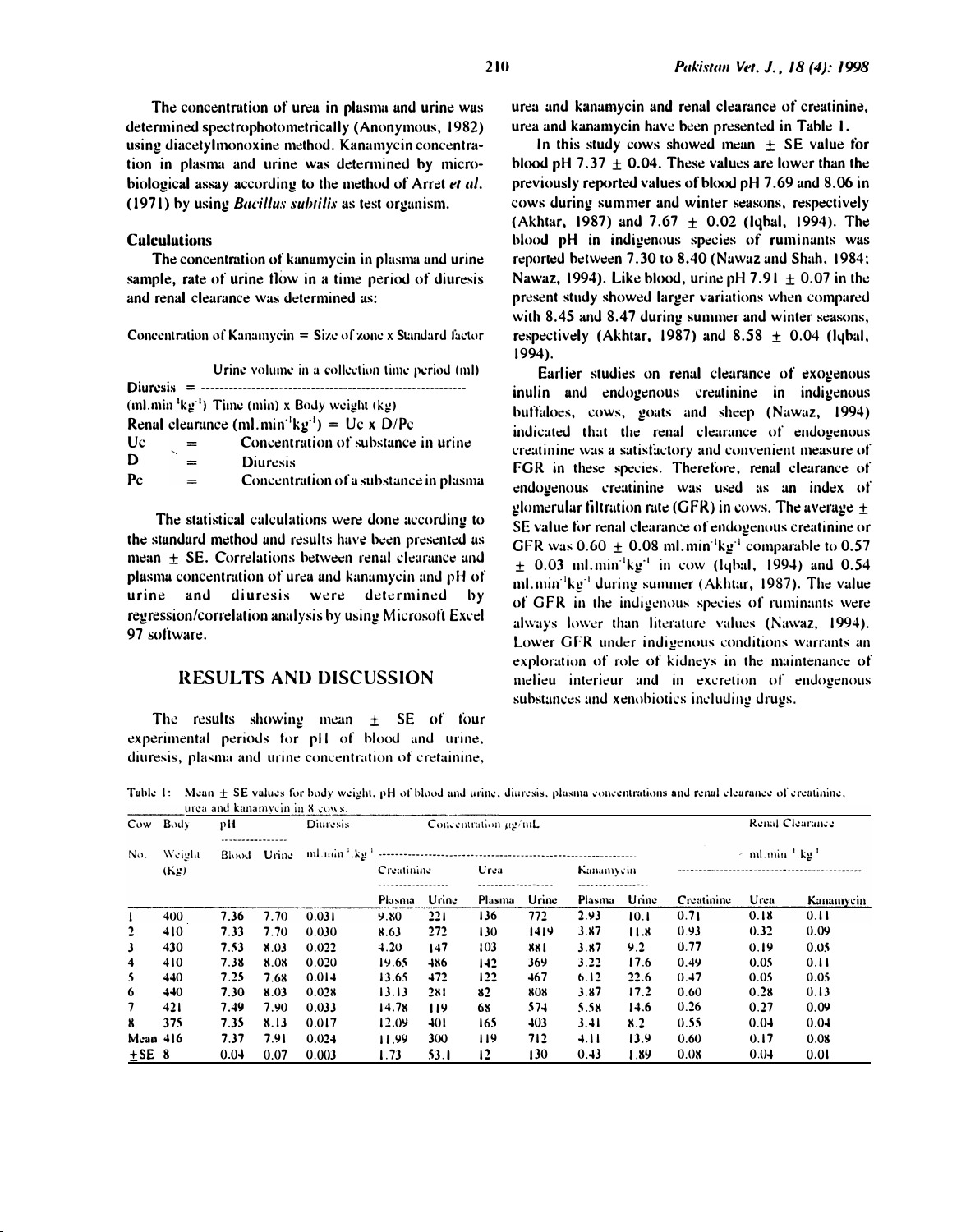The renal clearance of endogenous urea  $0.17 + 0.04$ ml.min<sup>-1</sup> $kg^{-1}$  showed a significant ( $p < 0.01$ ) positive correlation  $(r=0.53)$  with diuresis (Fig.1) indicating back diffusion or real tubular reabsorption. A significant  $(p<0.01)$  negative correlation  $(r=-0.53)$  between plasma concentration of urea and its renal clearance (Fig.2) indicated renal tubular active secretion of urea similar to the original observations made in the mammalian species sheep (Nawaz and Shah, 1984). Renal active tubular secretion of urea in cows appears to have not been documented earlier.



Fig.1: Showing highly significant  $(P < 0.01)$  positive correlation between urine flow rate and renal clearance of urea in 8 cows intravenously injected kanamycin 5 mg/kg body weigth dose. Each data point is an average of 4 experimental periods in each animal



Fig.2: Showing highly significant  $(P < 0.01)$  positive correlation between urine flow rate and renal clearance ofkanamyein in 8 cows intravenously injected kanamyein 5 mg/kg body weigth dose. Each data point is an average of 4 experimental periods in each animal.

The urine flow rate (diuresis) was  $0.024 + 0.003$ ml.min<sup>-1</sup>kg<sup>-1</sup> being similar to 0.030  $\pm$  0.004 ml.min<sup>-1</sup>kg<sup>-1</sup> in cows (Iqbal, 1994). Renal clearance of kanamycin  $0.08 \pm 0.01$  ml.min<sup>-1</sup>kg<sup>-1</sup> was higher than 0.038 ml.min <sup>1</sup>kg<sup>-1</sup> buffaloes (Saeed, 1994) and was lower than 0.33 ml. min<sup>-1</sup> kg<sup>-1</sup> in goats (Rasheed, 1993) and 0.263 ml.min<sup>-1</sup> $kg^{-1}$  in sheep (Aslam, 1993). A highly significant positive correlation observed between diuresis and kanamyein clearance (Fig. 1) indicated back diffusion or renal tubular reabsorption of kanamycin. The urine pH and plasma concentration of the drug did not reveal any correlation with the renal clearance of kanamycin. These results indicate that the renal handling of kanamycin in cows involved glomerular filtration and tubular reabsorption or back diffusion.

#### **REFERENCES**

- Akhtar, P., 1987. Renal clearance of endogenous and exogenous substances in domestic ruminants during summer and winter seasons. Ph.D. Thesis, Department of Physiology and Pharmacology, University of Agriculture, Faisalabad.
- Anonymous, 1982. Diagnostica Merck. Directions for Use Clinical Chemistry, E. Merck P.B. 4119, Db 100 Darmstadt, pp: 4.
- Aslam, F., 1994. Creatinine, urea and kanamycin renal clearance in sheep. M.Sc. Thesis, Department of Biochemistry, University of Agriculture, Faisalabad.
- Arret, B., D.P. Johnson and A. Kirshbaum, 1971. Outline of details for microbiological assay of antibioties. J. Pharm. Sci., 60: 3373-3378.
- Bonsnes, R.M. and H.H. Taussky, 1945. On colorimetric determination of creatinine by the Jaffe reaction. J. Biol. Chem., 158: 581-591.
- Iqbal, T., 1994. Plasma protein binding and renal clearance of sulfa drugs and their renal clearance in domestic ruminants. Ph.D. Thesis, Department of Biochemistry, University of Agriculture, Faisalabad.
- Nawaz, M. and B.H. Shah, 1984. Renal clearance of endogenous creatinine and urea in sheep during summer and winter. Res. Vet. Sci., 36: 220-224.
- Nawaz, M., 1988. Bioavailability and disposition kinetics of rifampicin capsules. Pak. J. Pharm. Sci., 4(1): 29-35.